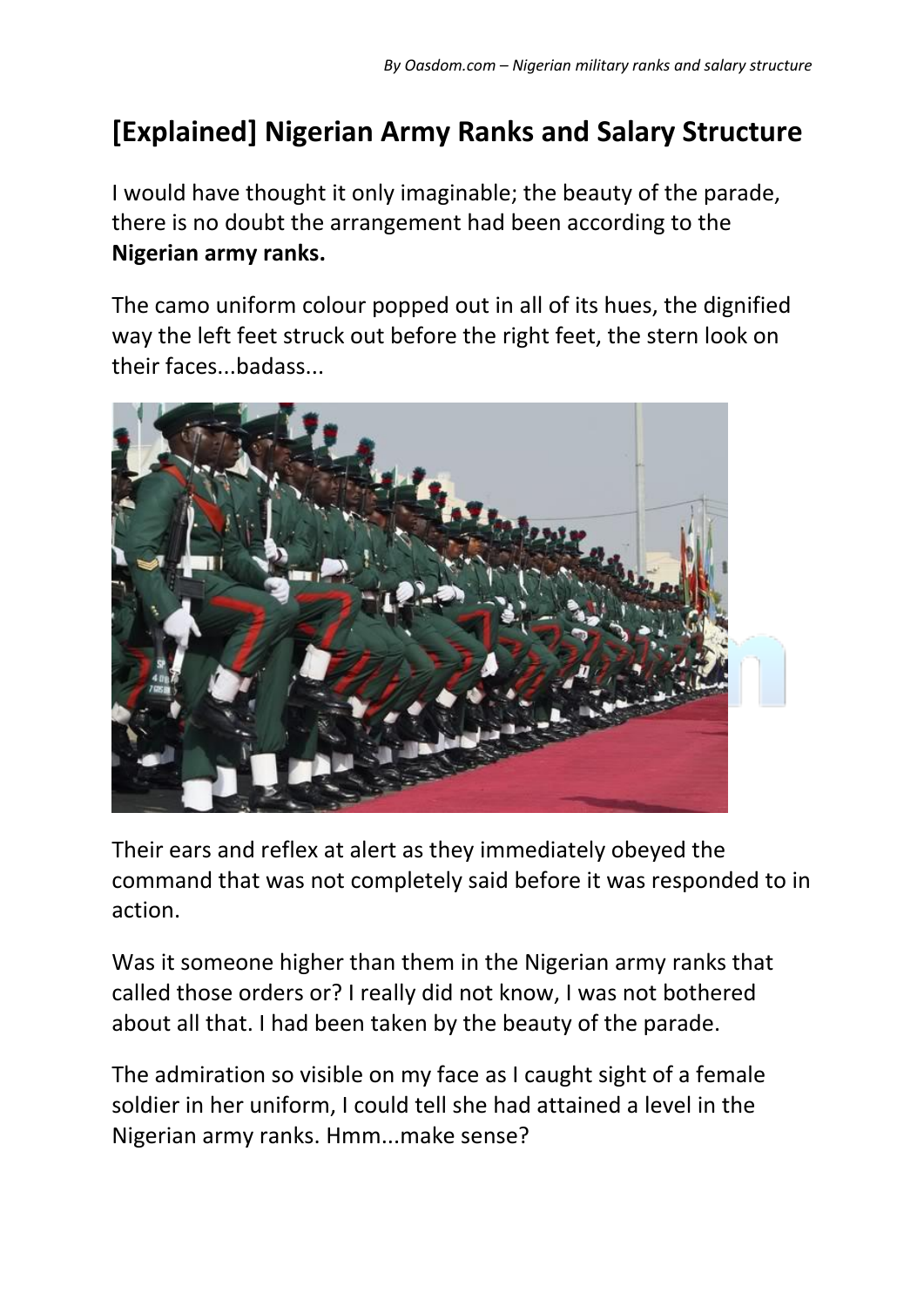# **History of Nigerian Army**

The Nigerian army and the Nigerian army ranks might have and might not have existed today without Lieutenant John Howley [Glover,](https://en.wikipedia.org/wiki/John_Hawley_Glover) who played a historical major role in the founding of this part of the [Nigerian armed forces.](http://www.army.mil.ng/)

It was told that on the  $1<sup>st</sup>$  of June, 1863, the 34 year old man formed a group that was made of  $10 - 15$  northerners.

These northerners were said to be "freed Hausa slaves" by some history books while other history stories called them "Hausa runaway slaves" and others, something else but there is no Hausa missing in the description.

As characterized with Lieutenant John Glover and his normal controversial ways, he developed a tight bond that was deep enough to be qualified as loyalty with his group.



John Hawley Glover[/caption]

He was said to have personally trained, transforming the "Hausa slaves" in to an elite group that had not attained a level in the Nigerian army ranks as they were not yet called the Nigerian army.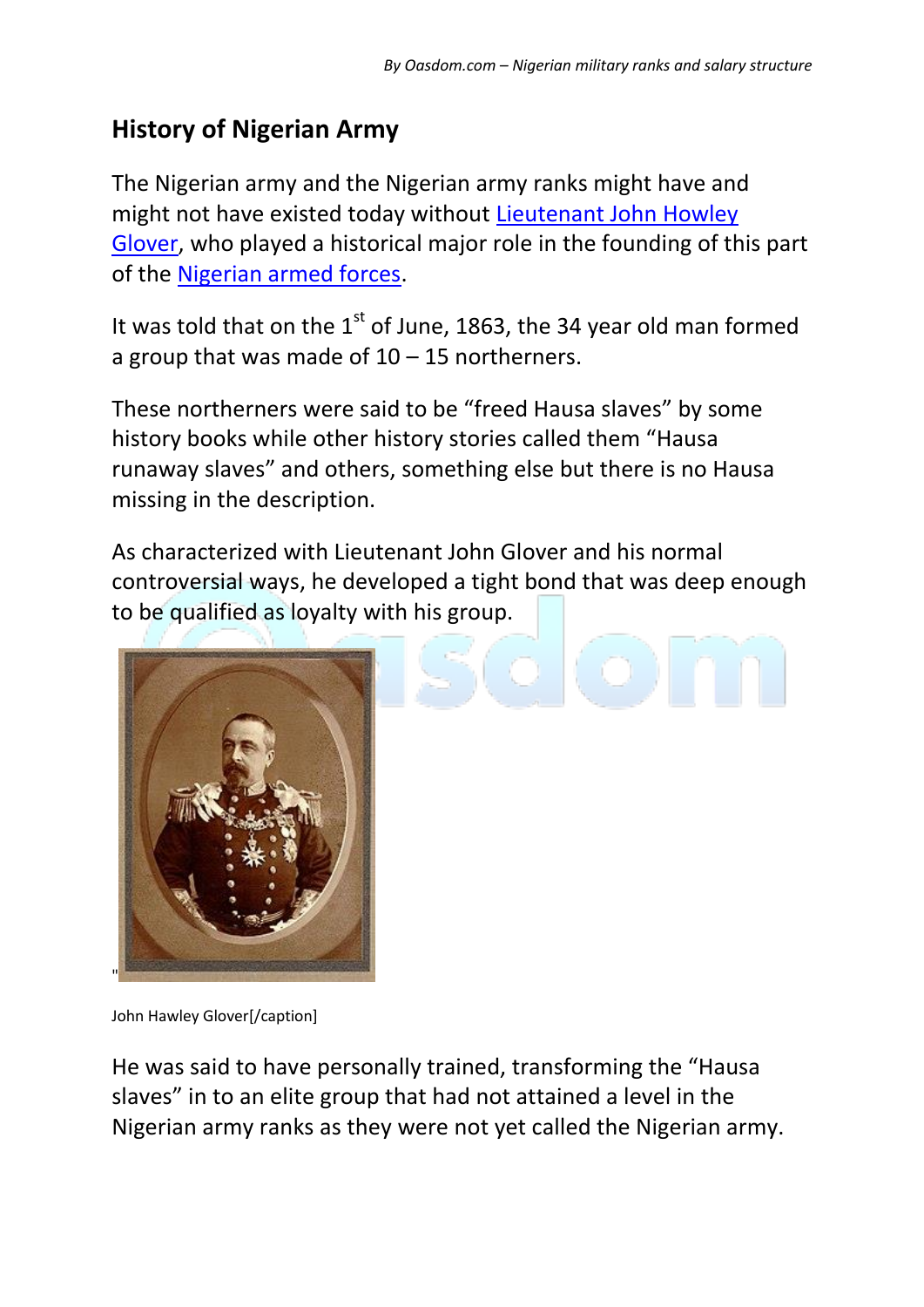It can be said that the brotherhood bond shared in the Nigerian military, irrespective of the Nigerian military ranks, can be traced back to the training that had been instilled from day one of its first set.

They were an elite group called "Glover's Hausas" or "Glover's forty thieves", during this time the Nigerian army and the Nigerian army ranks had not been born. Oh! They were not just "Glover's Hausas" for free, record has it that they were paid with lands.

They were used by Lieutenant Glover to enforce law and order in Lagos and even protect trade routes, belonging to Britain around Lagos.

You cannot see them on the road and decided to treat them anyhow or slap them just like that because the uniform they wore labelled them.

In short the uniform announced them as property of Britain, the colonial government. You will explain excruciatingly how you slapped them.



This is still in the present Nigerian army, they are popularly called "omo Ijoba" by some. In the year 1865, they were renamed; they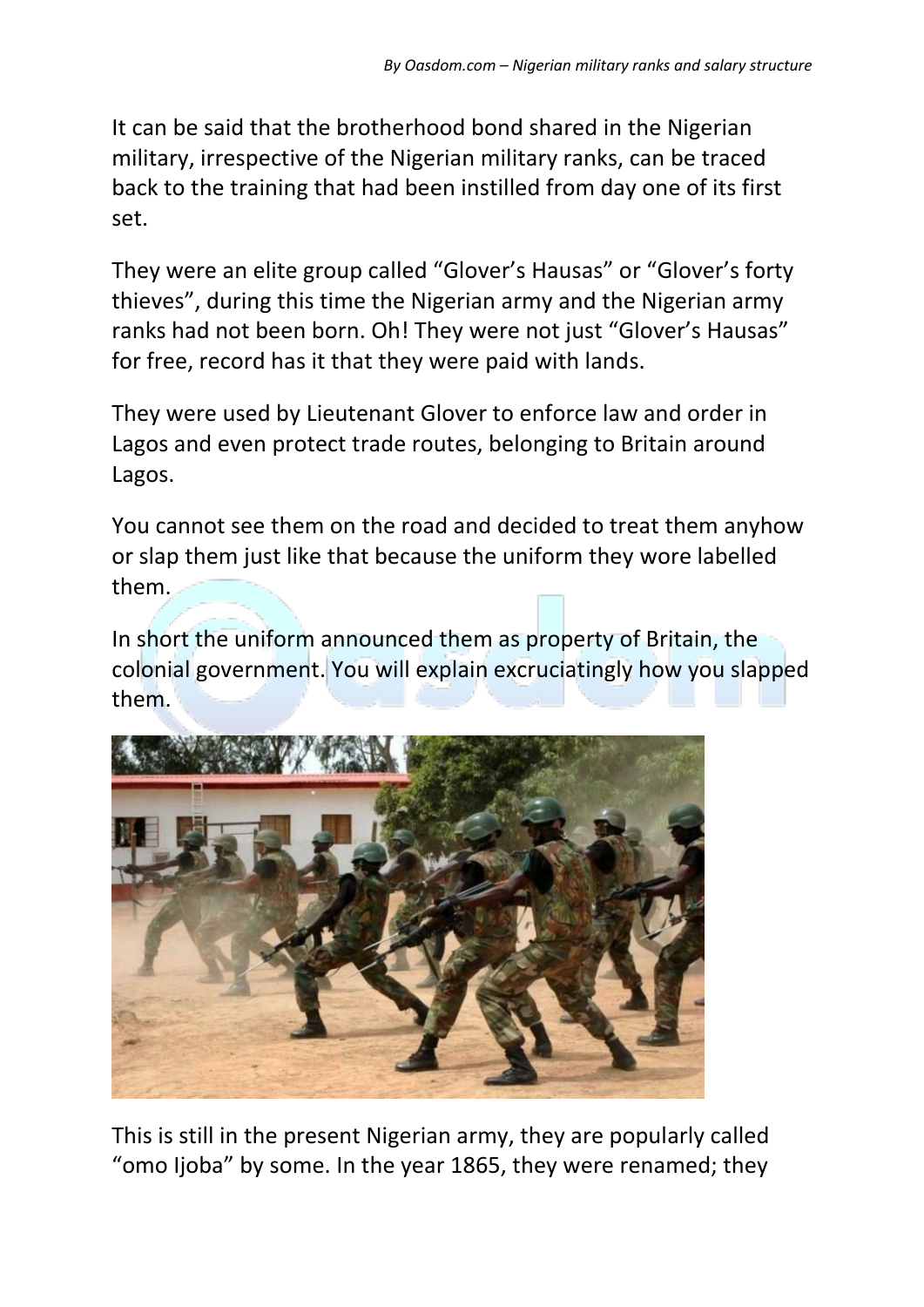were called the "Hausa constabulary" possibly because the majority were of the northern roots. After some time, they were referred to as "Lagos constabulary".

On the 30<sup>th</sup> of September, 1885, Lieutenant John Howley Glover died, the "Lagos constabulary" did not dwell in their grief neither were they hindered by his death.

By 1901, following notable accomplishments they had made, they were absorbed in to the West Africa Frontier Force along with other paramilitary units.

This incorporation birthed the Northern Nigerian Regiment and the Southern Nigeria Regiment; there was no more exclusivity to a state or area.

Then came the almagation in 1914, the Northern and Southern Nigerian Regiments were divided in to "1<sup>st</sup> Battalion", "2<sup>nd</sup> Battalion" and "3<sup>rd</sup> Battalion", "4<sup>th</sup> Battalion" of the Nigerian Regiment respectively.

It later went on to be called the "Queens Own Nigerian Regiment", then in the same year 1956, it was later called the "Nigerian Military Force".

It would seem the  $1<sup>st</sup>$  of June was to hold some sort of significance: just as it was founded on the  $1<sup>st</sup>$  of June 1863, the British Army Council handed over control of the Nigerian military force to the Nigerian government on the  $1<sup>st</sup>$  of June, 1958.

As the year 1960 celebrated independence of Nigeria, so did it rename the "Nigerian Military Force" to "Royal Nigerian Army, (RNA)". The Royal Nigerian army existed as the "Nigerian Army" from 1963 till date.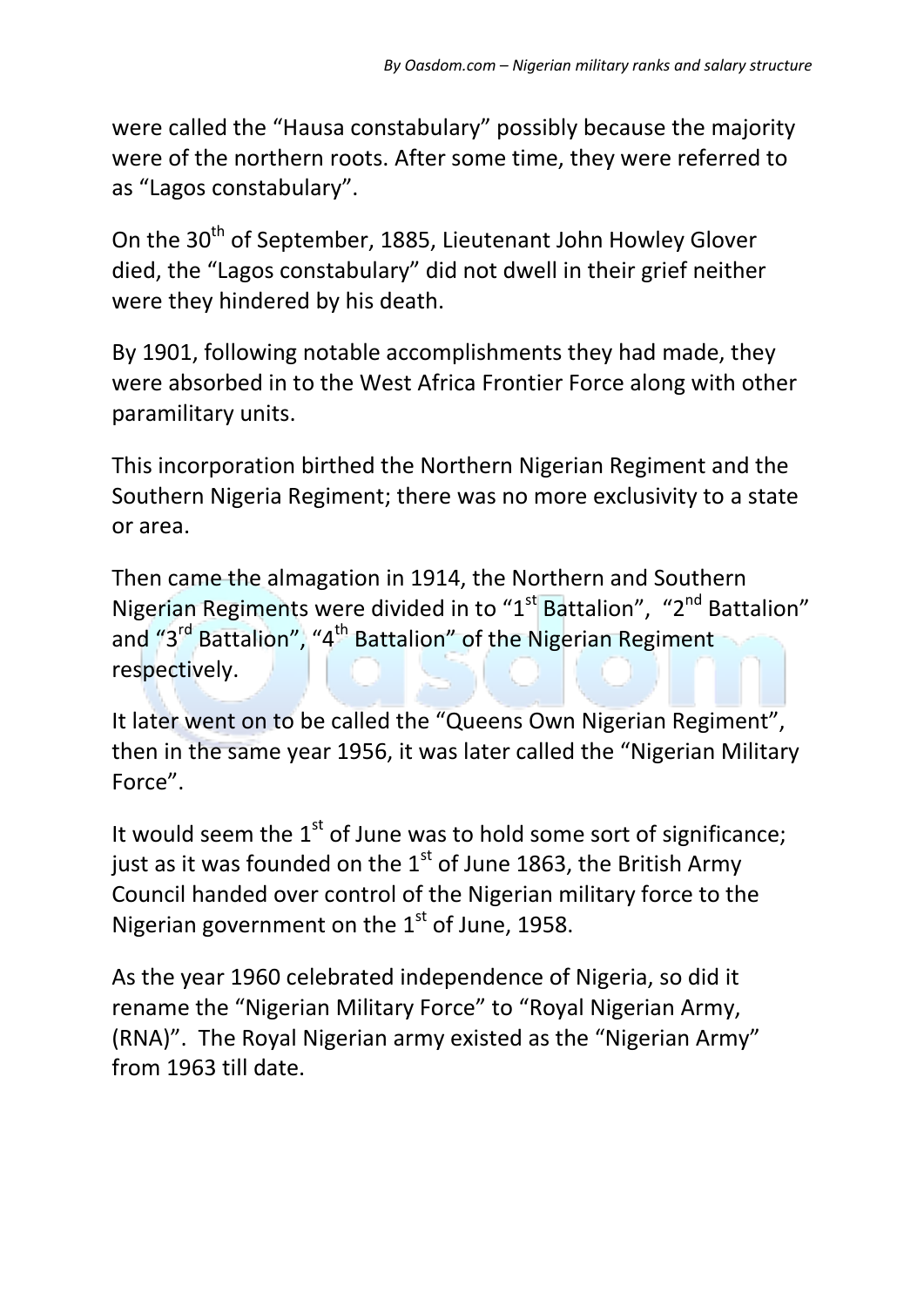It has been reported that with this change of name came a change in the uniform and rank structure and this is the story of the Nigerian army and the Nigerian army ranks.

#### **Nigerian Military Ranking In The World**

Let us talk about the Nigerian military ranking in the world, not Nigerian military ranks nor the Nigerian army ranks; I mean where Nigeria stands amongst other countries in the world.

[Global fire power](https://www.globalfirepower.com/countries-listing.asp) ranks the Nigeria army as the  $4<sup>th</sup>$  strongest military in Africa where Nigerian infopedia says it is the  $5<sup>th</sup>$  on the list of African countries with the highest military strength.



With a military strength estimated at 1400 armoured vehicles, 360 tanks, 6000 logistical vehicles, and of course 17 Nigerian army ranks; the Nigerian army is positioned at 43<sup>rd</sup> position among the strongest in the world where the United states of America, Russia, Israel are way ahead at the top.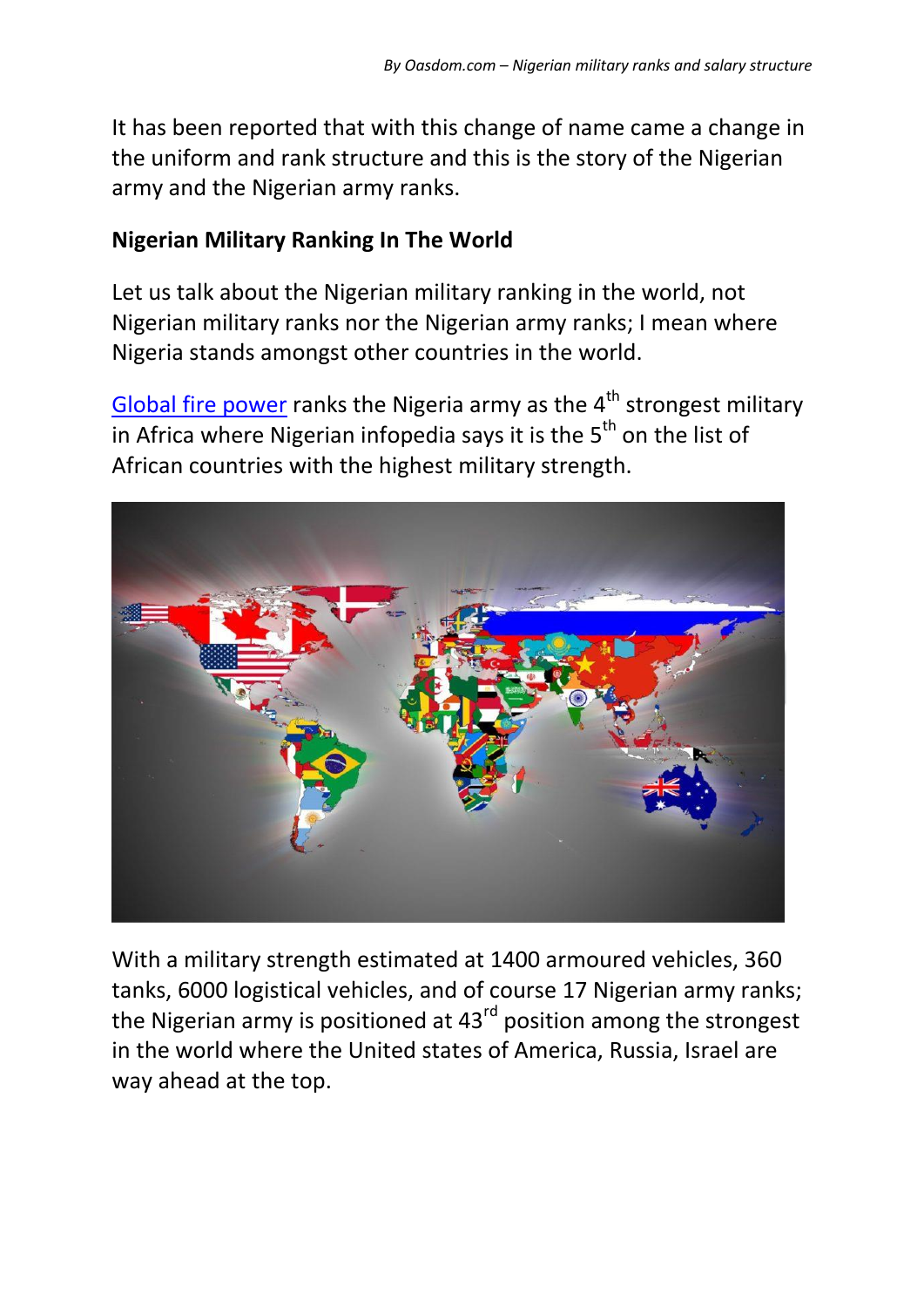Dear readers, this is another topic for debate; God forbid o but if there is war between countries in the world, how rest assured are you in Nigeria?

Can you sleep with two eyes closed? Which of the countries should Nigeria dare not look for their trouble?

### **Nigerian Army Ranks And Logo**

The Nigerian army is a non negligible part of the Nigerian armed forces. Just as they command either respect or fear from the public so do this respect and fear exist among them.

The Nigerian army is governed with discipline and respect especially for the uniform and the Nigerian army ranks.

Here's the logo of the Nigerian Army below:



There is a hierarchy in the system, these Nigerian army ranks denotes the level of respect that is given...oh! Did I tell you getting in to any of the Nigerian army ranks is by you earning that spot.

You do not have to be in the Nigerian army or any of the Nigerian army ranks before you know what level the uniformed person is.

The Nigerian army ranks is divided in to the "non – commissioned ranks" and "commissioned ranks". Here is a list of the Nigerian army ranks and insignia.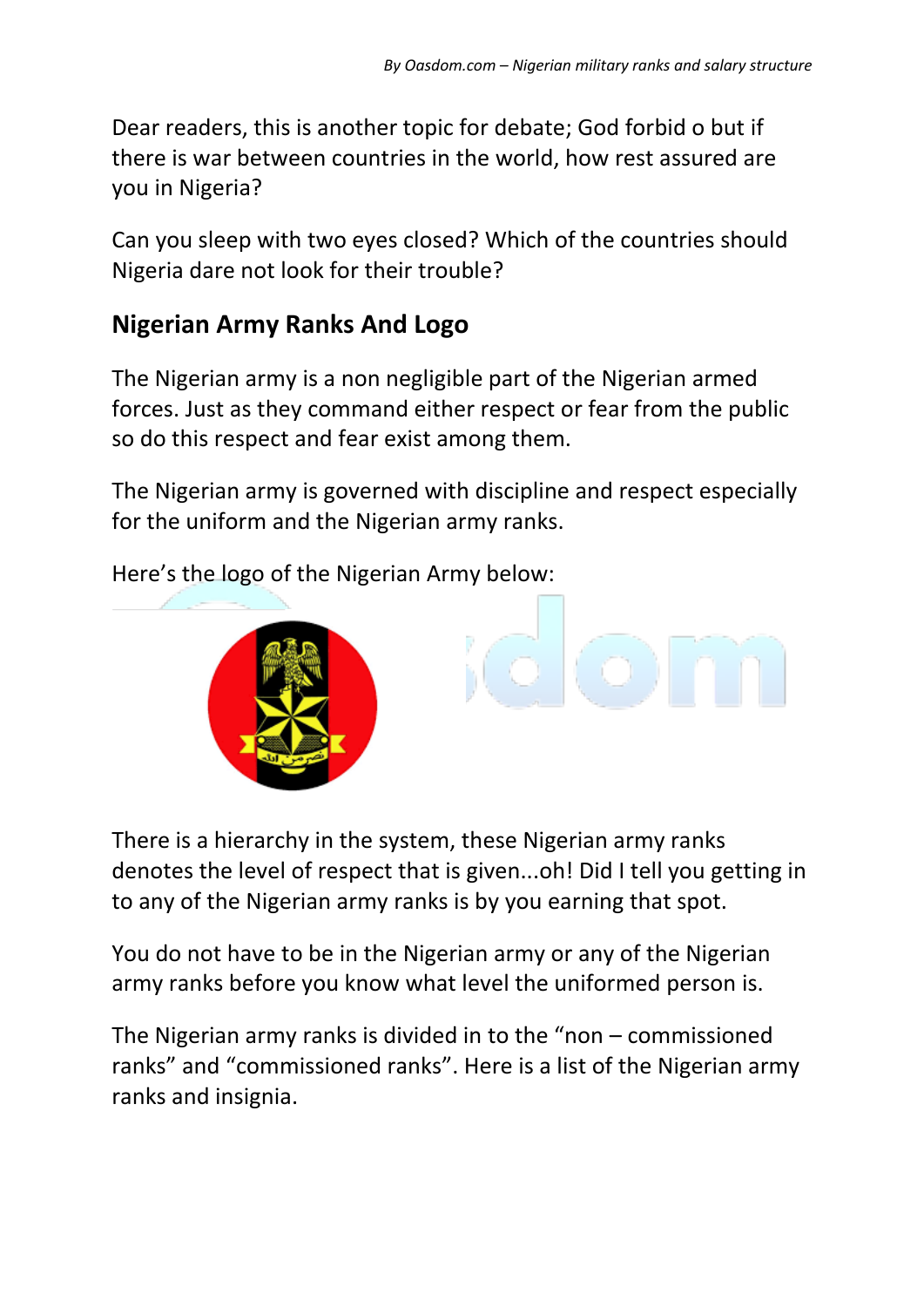#### **Non – Commissioned Ranks**

- **•** Recruit / Trainee / Private They are the "Johnny just come". This is the lowest rank of the Nigerian army ranks.
- Lance Corporal They are one step ahead the JJCs. They are decorated with the symbol of 1 shoulder mark and 1 V-rope.
- Corporal They are superior to the lance corporals and their uniforms are decorated with 2 shoulder marks and 2 V-ropes.
- Sergeant They are inferior to the staff sergeants and are referred to as junior non – commissioned officer. Their uniforms are decorated with 3 shoulder marks.
- Staff Sergeant They are superior to sergeants and inferior to warrant officers. Their insignia has got a golden eagle sitting on 3 shoulder marks.
- Warrant Officer They are said to be known as "sergeant of the first class order". Their ranking in the Nigerian army ranks is lower to that of the master warrant officer. Their uniform is decorated with the symbol of a golden eagle surrounded by 2 olive branches.
- Master Warrant Officer They are also known as "master sergeants". Their level in the Nigerian army ranks is in charge of the military equipment. Their insignia is the "Nigerian coat of arms" with the silver horses.

Let us talk about the 6 – pointed stars, eagles, batons, and swords and their meanings.

You can see the pride with which the Nigerian army wear their uniforms and the way the stars shine, well you see when you have worked and have been polished there is no way your stars will not shine.

The truth is, not every of the Nigerian army ranks have these stars, the non commissioned Nigerian army ranks do not but the commissioned Nigerian army ranks do at different numbers.

### **Commissioned Ranks**

 $\cdot$  Second Lieutenant – They are the second to be called as substitute for the captain. They work with the first lieutenant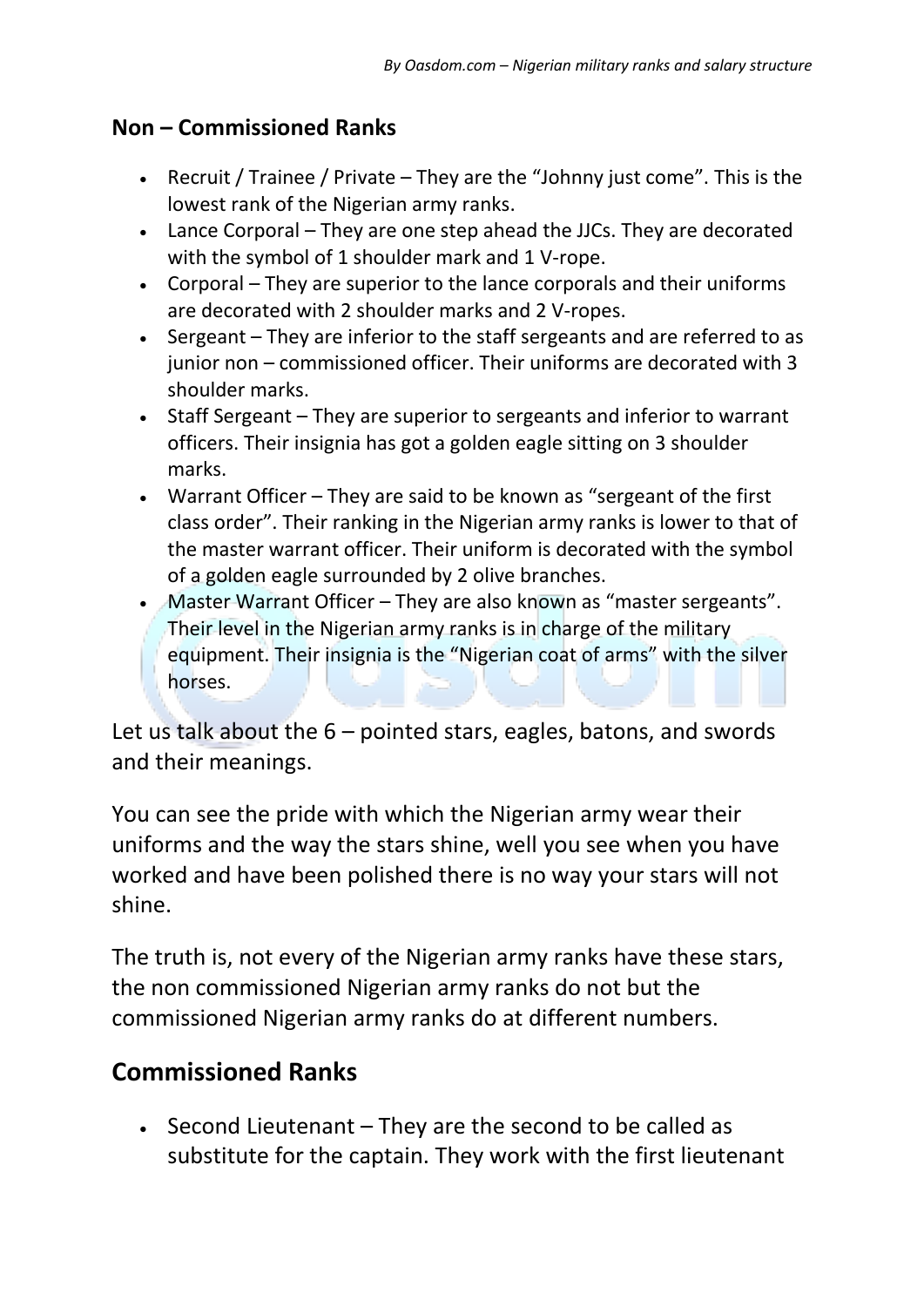as assistants. They are identified with 1 Silver Star on their uniforms.

- First Lieutenant This rank of the Nigerian army ranks is deputy of the captain and is first in line as substitute for the captain. They are adorned with 2 silver stars.
- Captain The captains are ranked the highest in the Nigerian army ranks in terms of tactical troop organisation. Their 3 silver stars shine brightly on their uniforms.
- Major It has been ranked as the lowest field officer in the Nigerian army ranks. The majors have got 1 silver eagle on their uniforms.
- $\cdot$  Lieutenant Colonel This is the next in rank to the rank of colonel in the Nigerian army ranks. The Lieutenant colonels have got 1 silver eagle and 1 silver star on their uniforms.
- Colonel They are ranked the highest field officers in the Nigerian army ranks. They are in charge of forming the army in to regiments. They are decorated with 1 silver eagle, and 2 silver stars.
- Brigadier The brigadier rank in the Nigerian army ranks have got their insignia consisting of 1 silver eagle and 3 silver stars.
- Major General Known as the "next mid level commissioned officer". They are adorned with 1 golden eagle, 1 golden sword, and 1 golden baton.
- Lieutenant General The lieutenant general rank is one of the Nigerian army ranks and is adorned with 1 golden eagle, 1 golden sword, 1 golden baton, and 1 golden star.
- General It has been the highest rank attained in the Nigerian army ranks as the rank superior to it has never been occupied in the history of Nigeria.

[The first military head of state](https://www.oasdom.com/who-was-the-first-military-head-of-state-in-nigeria/) was also a General and he had 1 golden eagle, 1 golden sword, 1 golden baton, and 2 golden stars on his uniform, peculiar to this rank in the Nigerian army ranks.

 **Army Field Marshal** – This is the highest rank in the Nigerian army ranks and has not been occupied neither has anyone been decorated with the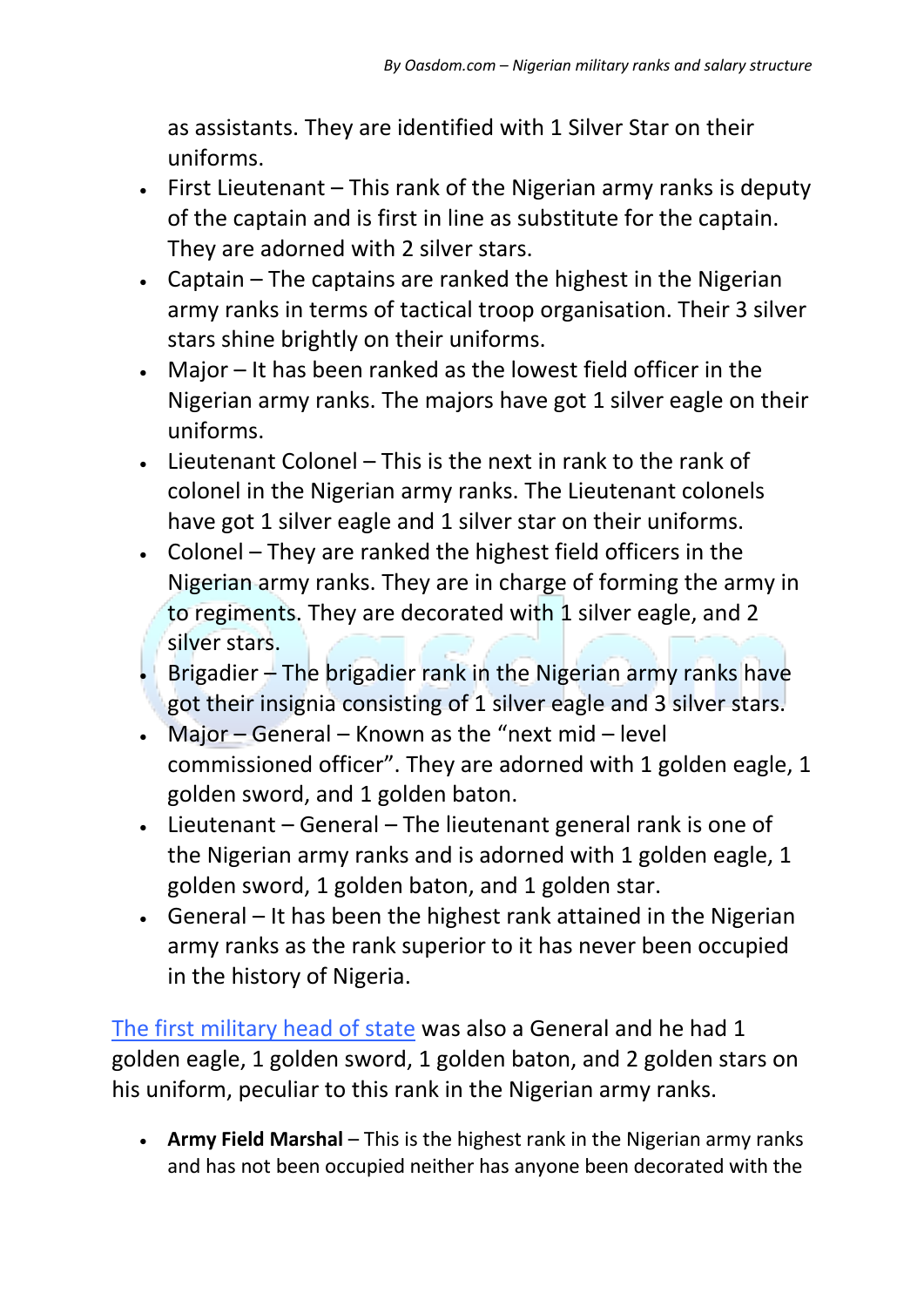insignia ( 1 golden eagle, 1 golden sword, 1 golden baton, and 2 golden olive branches) of this rank in the Nigerian army ranks since 1960.

Even the Nigerian army respect their uniform and Nigerian army ranks, the uniforms they wear go further to tell you about their levels in the **Nigerian army ranks and insignia**.



Nigerian Army Lieutenant Colonel and Colonel (National reformers)

### **Nigerian Army Ranks and Salaries**

Just as the Nigerian army ranks is not only physical in title but also in insignia on the uniforms so is the pay check.

The salary of the Nigerian army varies according to the Nigerian army ranks...there is a reason for ranking na, why the seniority if there are no benefits or upper grounds attached to it.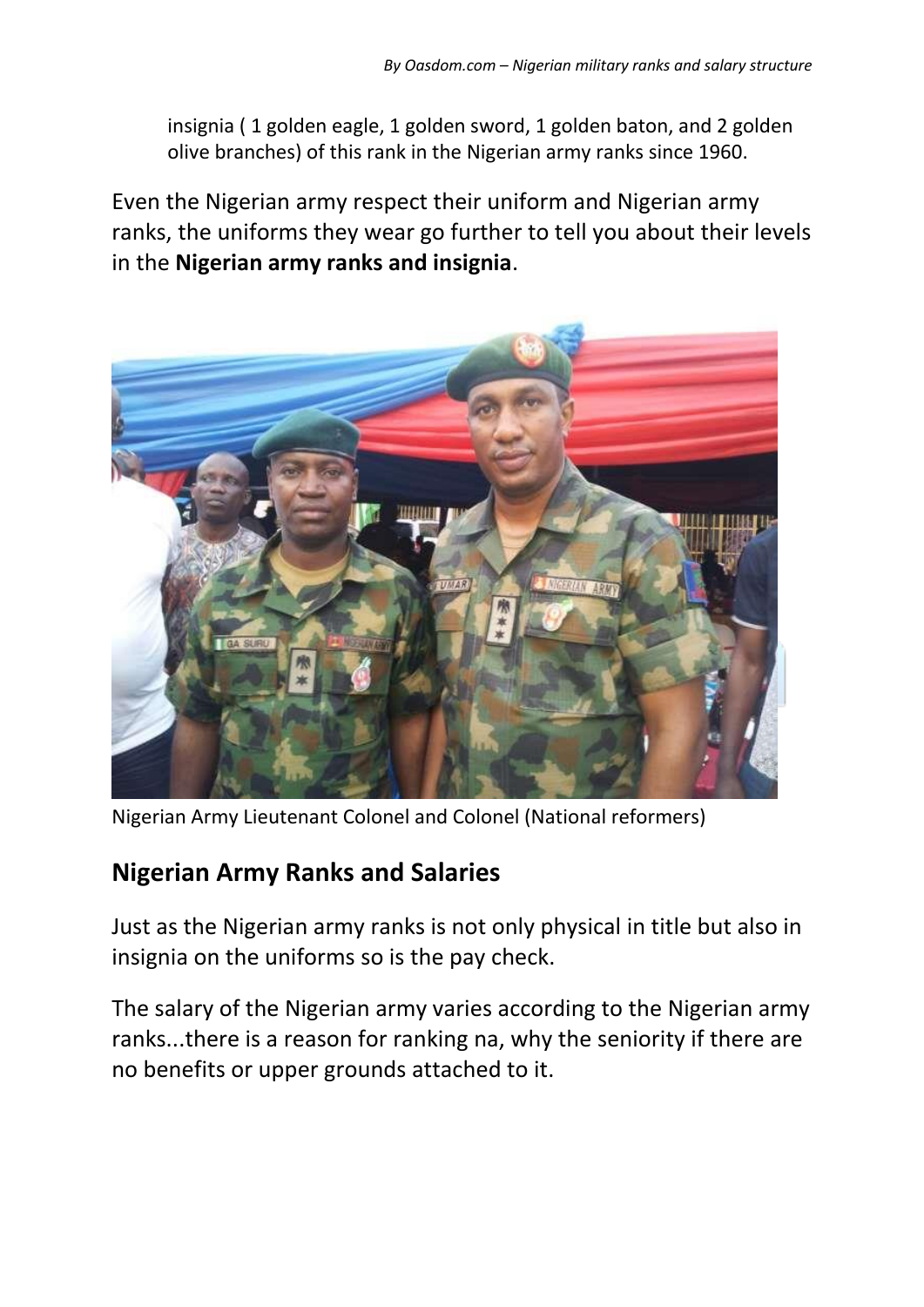No be say I dey receive this salary or any of my family member dey in the system wey dey credit these respected men and women of uniform accounts but I go yan una their salaries as I hear am too.

- Recruit / Trainee / Private minimum of #48, 500.
- Lance Corporal minimum of #54, 500.
- $\textdegree$  Corporal #57, 999.
- $\textdegree$  Sergeant #62, 999.
- $\bullet$  Staff Sergeant #67, 999.
- $\bullet$  Warrant Officer #79, 999.
- Master Warrant Officer #89, 999.
- $\cdot$  Second Lieutenant #119, 999.
- $\cdot$  First Lieutenant #179, 999.
- Captain #219, 999.
- Major #299, 999.
- Lieutenant Colonel #349, 999.
- $\text{-}$  Colonel #549, 999.
- $\bullet$  Brigadier General #749, 999.
- Major General #949, 999.
- Lieutenant General #999, 999.
- General #1, 499, 999.

Kindly note that the Nigerian army salary could be more than this, as I talk before I never see their pay slip before.

### **Nigerian Army Recruitment and Things You Should Know**

The Nigerian army carry out recruitment exercises to absorb qualified citizens of Nigeria into various Nigerian army ranks.

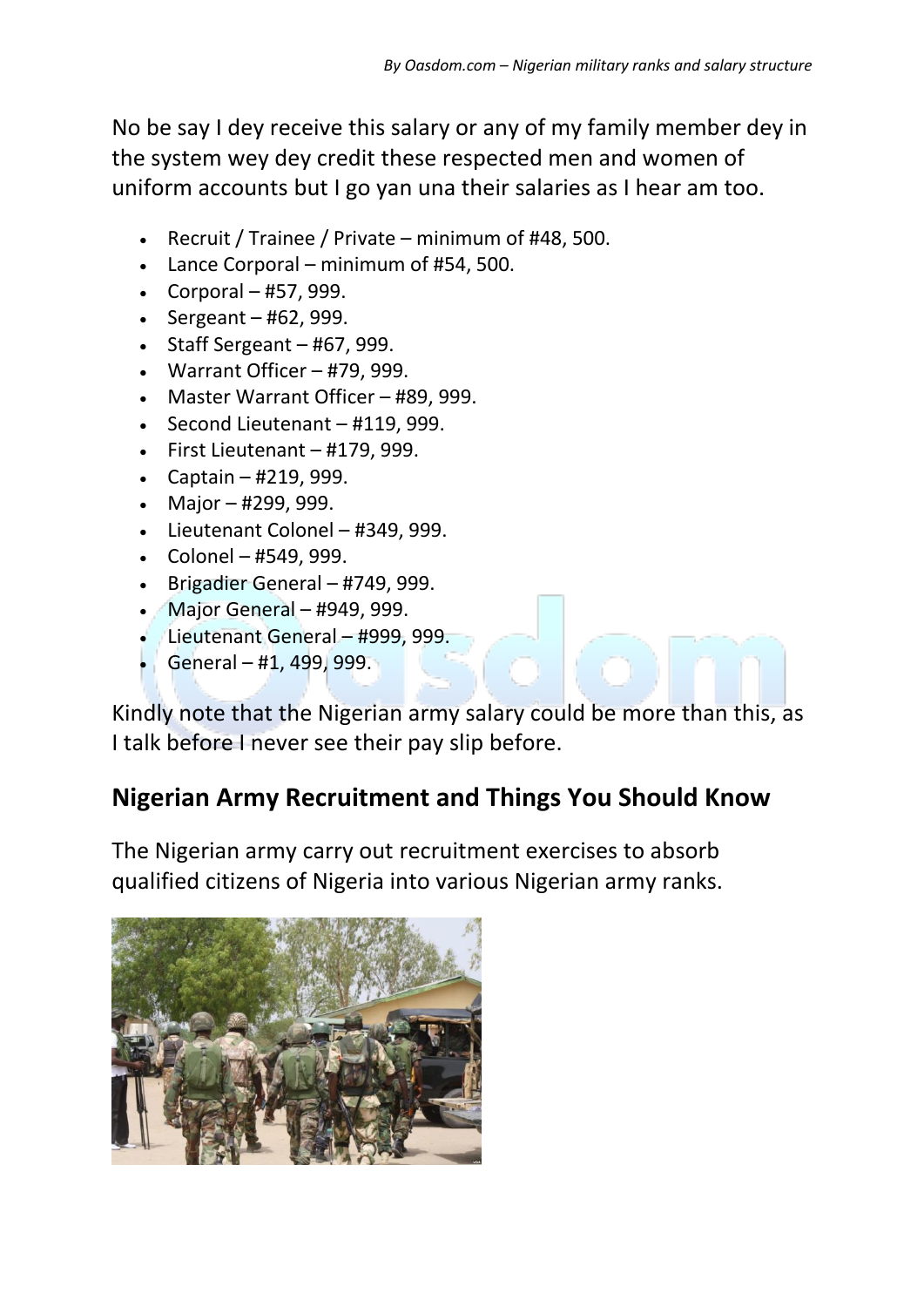To get in to the Nigerian army there are requirements to be met; some of them include:

- Must have a minimum of 5 credits in not more than two sittings in WAEC / GCE / NECO / NABTEB, mathematics and English not excluded.
- Must be a citizen of the federal republic of Nigeria.
- Must be above the age of 18 years and below the age of 26 years.
- Must have a minimum height of 1.68 metres for females, 1.69 metres for males.
- Must be physically and medically fit for the job as declared by a government medical officer.
- Must have an original birth certificate, sworn affidavits are not welcomed.
- Must have an original state of origin certificate.

Also you need to know that:

There are 5 types of commission in the Nigerian Army (NA) – Not Armed Forces.

1. Regular Combatant (RC). Training takes 5 years.

2. Short Service Combatant (SSC). Training takes 6 – 9 months.

3. Direct Regular Combatant (DRC). Now attained on conversion from DSSC.

4. Direct Short Service Combatant (DSSC). Training takes 6 – 9 months.

5. Executive Commission (EC). Training takes 2 – 3 months.

Details of such commissions are to be found in the Harmonized Terms and Conditions of Service (TACOS) for officers of the Nigerian Armed Forces but a summary goes thus: RC and SSC are combatants, trained to fight battles. Others are not meant to be combatants.

..other requirements can be found on www.army.mil.ng.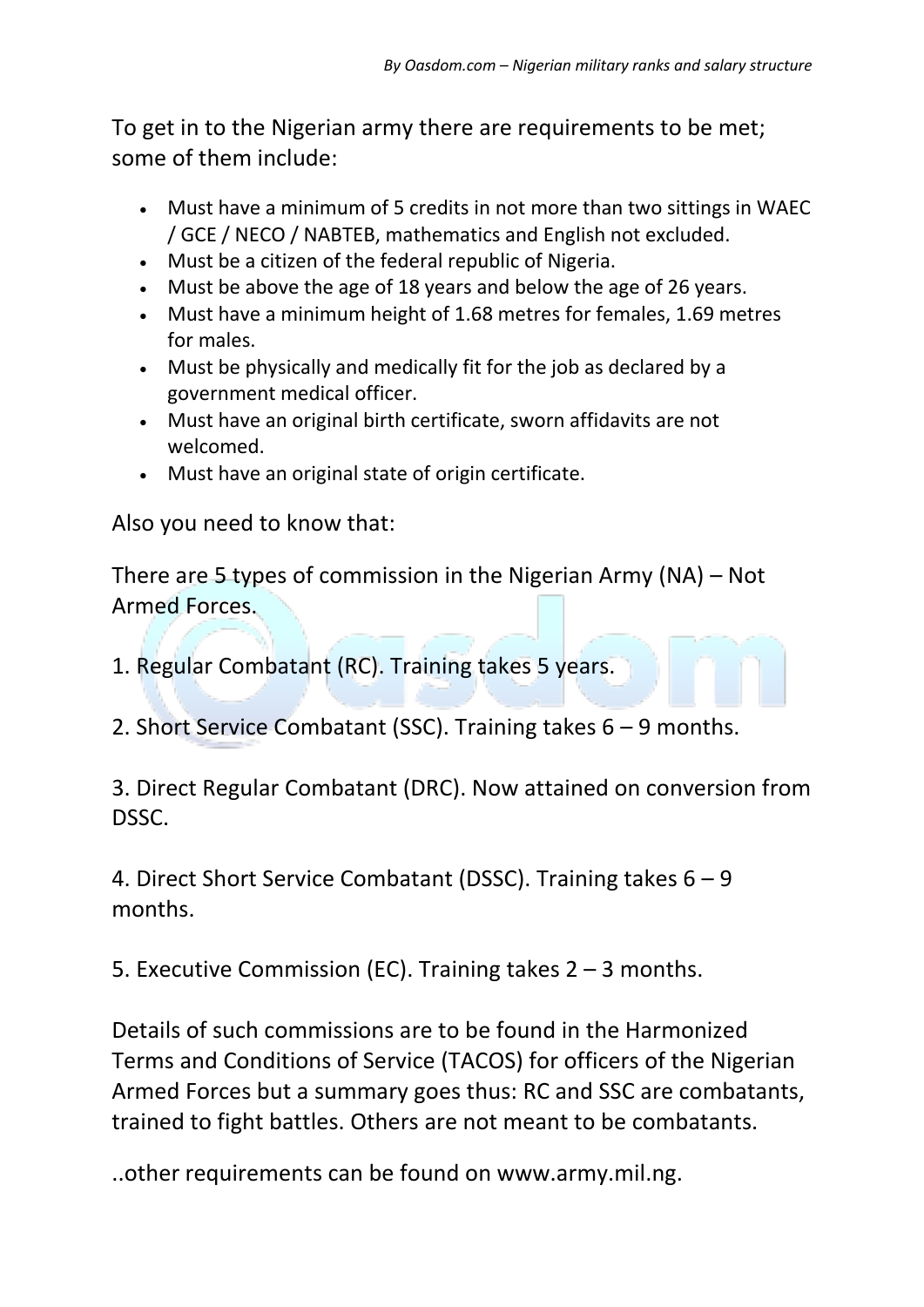# **The List of Current Nigerian Army Generals**

On the 20<sup>th</sup> of November, 2017, premium times reported the Nigerian army promoted some of its senior officers from their previous ranks to higher ranks in the Nigerian army ranks.



Here is a list of some of the current Nigerian army generals:

- Major General H. O. Otiki.
- Major General O. O. Soleye.
- Major General A. T. Hamman.
- Major General F. Yahaya.
- Major General B. A. Ahanotu.
- Major General I. M. Yusuf.
- Major General S. O. Olabanji.
- Major General J. I. Unuigbe.
- Major General A. A. Jidda.
- Major General J. E. Jakko.
- Major General V. O. Ezugwu.
- Major General A. C. Agundu.
- Major General H. E. Ayamasaowei.
- Major General M. S. Yusuf.
- Major General O. F. Azinta.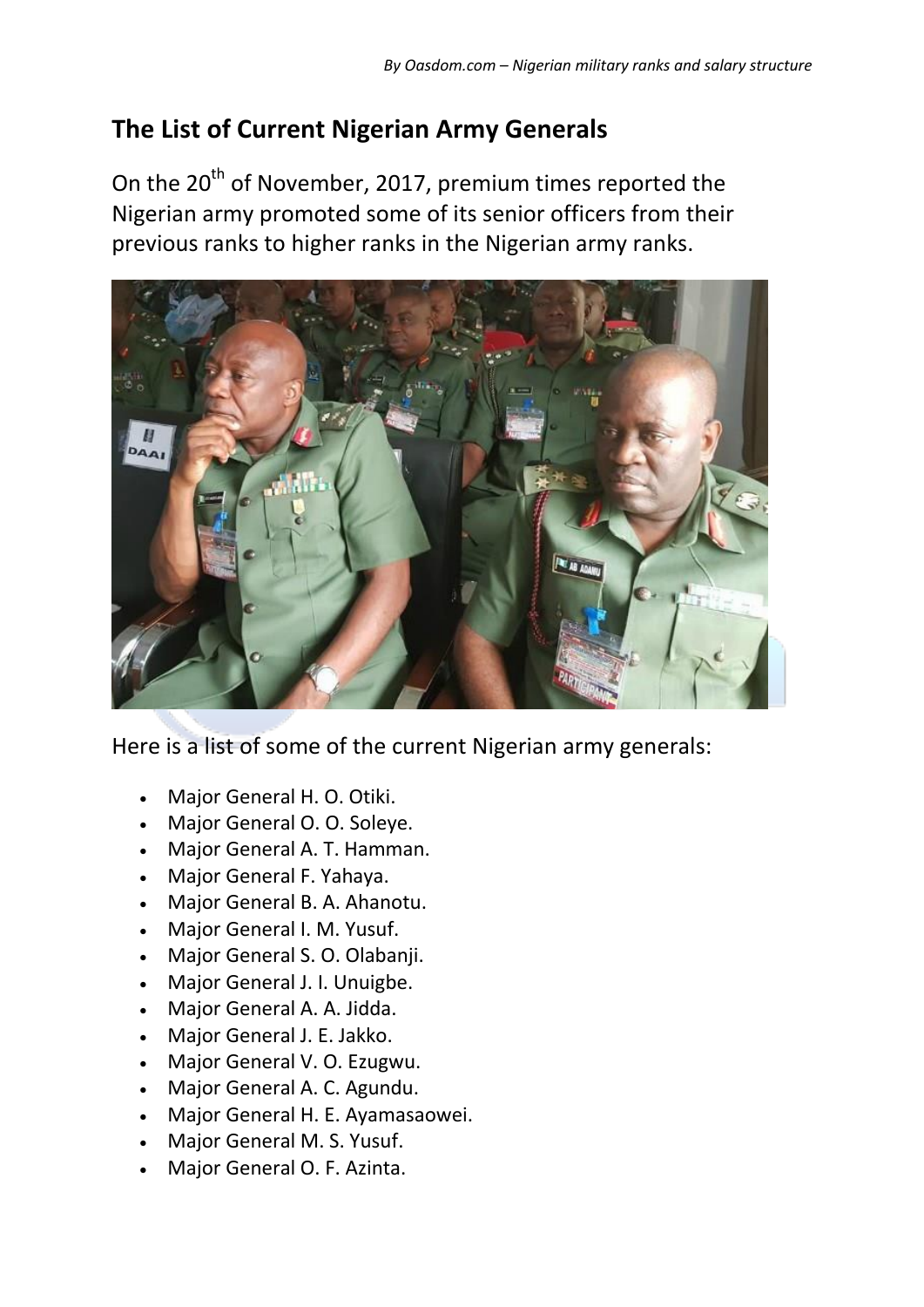- Major General J. Sarham.
- Major General T. A. Gagariga.
- Major General L. F. Abdullahi.
- Major General J. G. K. Myam.
- Major General U. S. Yakubu.
- Brigadier General A. Israel.
- Brigadier General C. O. Ekulide.
- Brigadier General S. O. Olowolayemo.
- Brigadier General J. T. Chukwu.
- Brigadier General E. E. Eyong.
- Brigadier General D. C. Nengite.
- Brigadier General C. A. Dalhatu.
- Brigadier General U. N. Babangida.
- Brigadier General U. I. Mohammed.
- Brigadier General N. U. Muhktar.
- Brigadier General O. G. Onubogu.
- Brigadier General S. Tm Shafaru.
- Brigadier General G. G. Shipi.
- Brigadier General A. S. Ishaq.
- Brigadier General A. O. Kalejaiye.
- Brigadier General J. C. Mbibi.
- Brigadier General H. A. Gambo.
- Brigadier General L. B. Mohammed.

#### **Ranks In The Nigerian Airforce**

The Nigeria armed forces are made up of the Nigerian Army that provides land support; Nigerian Navy that provides water support or aqua support; and the Nigerian Air force that provides air support or aero support.

Ranking is similar and different to these three parts; the Nigerian army ranks differ from the **ranks in the Nigerian navy** and also the Nigerian air force ranks.

The Nigerian army ranks is made up of 7 non commissioned ranks and 11 commissioned ranks while the Nigerian air force ranks consist of 9 non commissioned ranks and 11 commissioned ranks.

It would also seem the Nigerian air force is paid more than the Nigerian army, want proof Learn more about the [Nigerian air force ranks and salary structure](https://www.oasdom.com/nigerian-air-force-ranks-salary-structure/) and get back to me...am doing press up already for the debate.